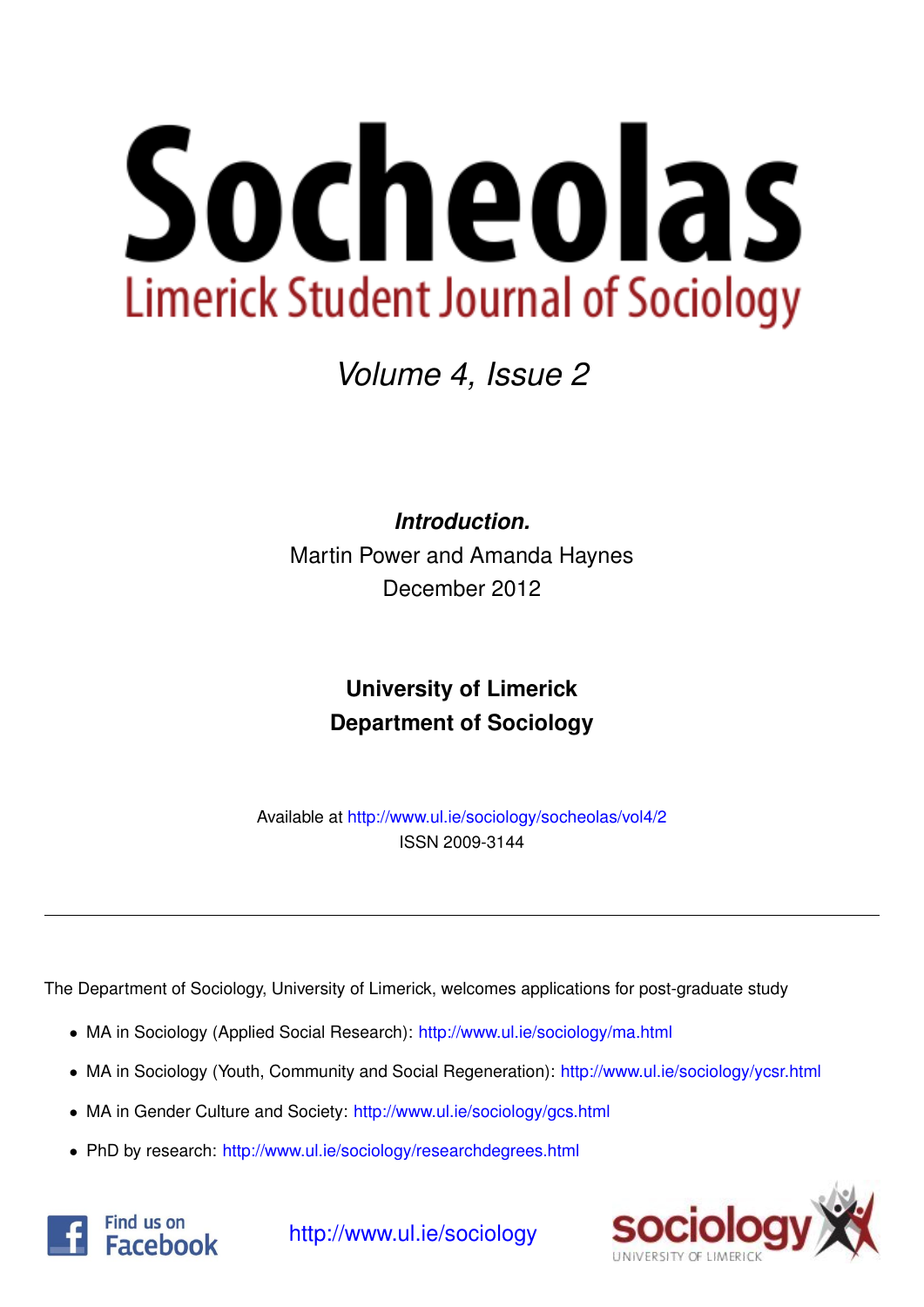## **Introduction:**

This is the seventh edition of Socheolas: Limerick Student Journal of Sociology to be published by the Department of Sociology at the University of Limerick. The articles in this edition embody Michael Buraway's (2005) argument that there is no incongruity between public engagement and rigorous research. They share an evident "commitment to the revelation of truth..." (Seale 2004, p.408) in that each one authoritatively challenges dominant discourses, framings and policies, with a view to uncovering the relations of power they camouflage.

The first article in this edition by Aillen Marron adopts a Frame Analysis approach to examine the representation of the Irish Health Service Executive (HSE) and its employees in the Irish Independent. She evidences that coverage of the HSE is constructed in a predominantly episodic and negative manner, characterised by sensationalist headlines and inflammatory content. Similarly, Teresa Shiels paper investigates how people with Traumatic Brain Injury (TBI) were portrayed by print media in Ireland in a particular year. She finds that the vast majority of the sample articles used Clogston's (1989) traditional model to portray people with TBI, in that the emphasis was on the impairment of the individual, rather than the civil rights of the person.

Kevin Russell's article presents a detailed analysis of *The Chawner's Last Chance*, a televised reality show, which illustrates the dynamics and function of middle-class disgust. Analysis of content, editing, camerawork and narration uncovers the manner in which class disgust is actively and consciously produced. The paper argues articulately that direct reference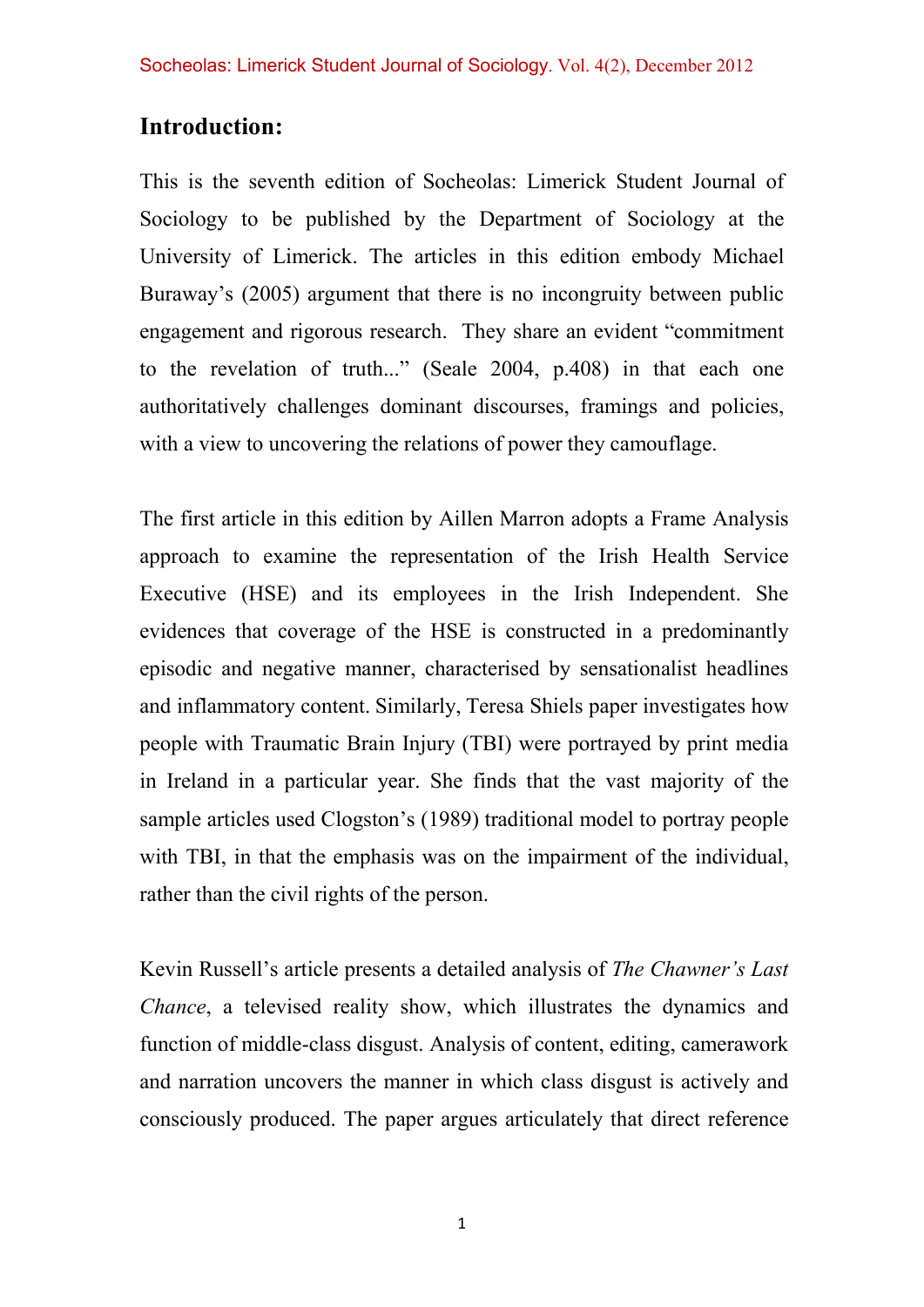## Socheolas: Limerick Student Journal of Sociology. Vol. 4(2), December 2012

to class is now eschewed in derisory discourse which is of increasing significance to the formation of class division.

The final three papers serve to give voice to those who frequently find themselves subject to others constructions of their needs, wants and actions. Caoilinn Shinners-Kennedy's paper investigates the social experiences of students with disabilities at an Irish third level institution. The key findings of the research identify major factors which influence these social experiences including social participation levels, perception and attitude as well as policy and services**.** Gillian Moloney unfolds constructions of citizenship by directly examining young people's views and experiences of such. Her paper strongly supports a rejection of the "Youth Apathy Thesis". Finally, Diane O' Doherty's article uncovers the hidden and lived experiences of graffiti artists in contemporary Irish society, in the process giving a voice to individuals who are often depicted as masked or hooded villains.

The papers published in this edition of Socheolas evidence the contemporary importance of sociology as a discipline, in producing critical thinkers who are oriented towards and capable of producing meaningful, warranted and change-oriented social research. They demonstrate both the practical research skills which students acquire and exercise in the course of sociological studies and the capacity to use theory to uncover the latent meanings and ideological underpinnings of popular and political constructions. Socheolas remains committed to fostering these abilities to question dominant political and social discourses.

Dr Amanda Haynes & Dr Martin Power

2